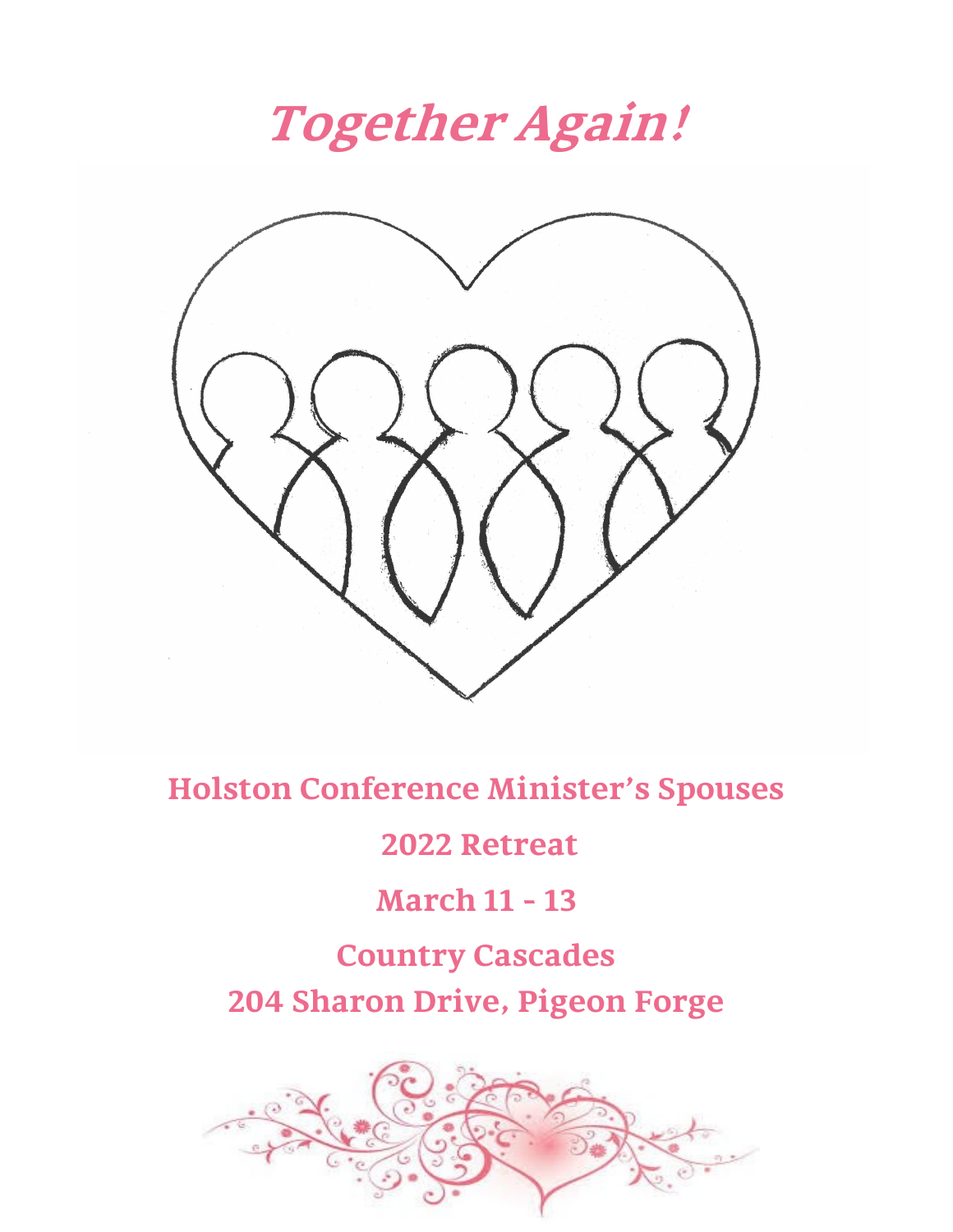

# **Together Again!**

#### **Together again!** These words sound so good!

Did you know that:

- Holston Minister's Spouses have held retreats for 47 years from 1973 2020
- It took a pandemic that stopped the world to stop us from getting together in 2021
- But, God is bringing us back *TOGETHER AGAIN* in 2022!!

This will be a "low-key" retreat so we can spend time renewing our friendships and catchingup with one another!

*There's an opportune time to do things, a right time for everything on the earth:* 

*Ecclesiastes 3:1, The Message*

#### **Retreat Schedule**

*Tentative*

#### **Friday, March 11**

- Singing
- Getting to Know You
- Ice Cream Party

#### **Saturday, March 12**

- Morning Singing & Devotional
- Afternoon Free Time
- Evening Supper together at a local restaurant

#### **Sunday, March 13**

Morning - Devotion & Closing

#### **What to bring:**

- Pre-Packaged snacks to share
- Water Bottle
- Masks

#### **LODGING COST**

(per person for the weekend, lodging only):

SINGLE ROOM—\$268.00

DOUBLE ROOM—\$134.00

TRIPLE ROOM—\$83.35

QUAD ROOM—\$67.00

COMMUTER—\$40.00

Yes, I would like to receive a scholarship to attend the retreat. (This information is kept confidential)

**Register by February 1, 2022 No refunds after February 24, 2022**